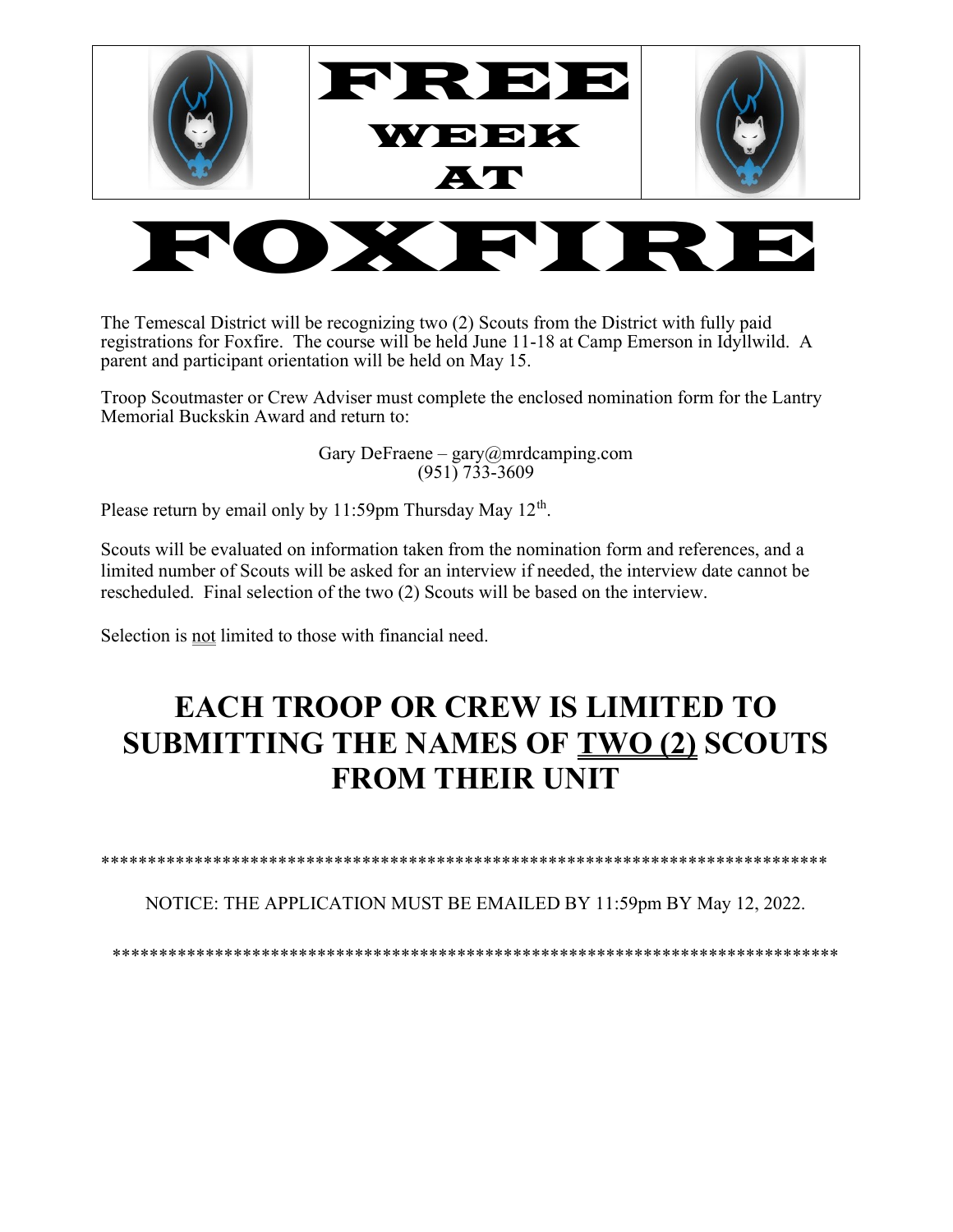## SCOTT LANTRY MEMORIAL FOXFIRE AWARD NOMINATION FORM

|       | Date:                                                                                 |                                                                                                                                                                                                             |
|-------|---------------------------------------------------------------------------------------|-------------------------------------------------------------------------------------------------------------------------------------------------------------------------------------------------------------|
|       | Candidate's Name: _______________                                                     |                                                                                                                                                                                                             |
|       |                                                                                       |                                                                                                                                                                                                             |
|       |                                                                                       |                                                                                                                                                                                                             |
|       |                                                                                       |                                                                                                                                                                                                             |
|       | Birth Date: / /                                                                       | Unit #:                                                                                                                                                                                                     |
|       |                                                                                       |                                                                                                                                                                                                             |
| 1.    |                                                                                       | What is the candidate's current leadership position in your                                                                                                                                                 |
| $2$ . | award finalists.                                                                      | What previous leadership positions has the candidate held in<br>your Unit? This information is extremely important, and<br>will be used by the selection committee to determine the<br>Check here for none: |
|       | To<br>From<br>SPL<br>ASPL<br>PL<br>APL<br>QM<br>SCRIBE<br>BUGLER<br>JASM<br>L No Trce | Tо<br>From<br>TROOP GUIDE<br>DEN CHIEF<br>$O/A$ REP<br>WEBMASTER<br>CHAPLAIN AIDE<br>HISTORIAN<br>LIBRARIAN<br>INSTRUCTOR                                                                                   |
|       | President<br>VP Prgm<br>Treasurer                                                     | VP Admin<br>Historian<br>Secretary                                                                                                                                                                          |
| 3.    | When did the candidate complete the following:                                        |                                                                                                                                                                                                             |
|       | Join Scouting:<br>Scout:<br>Tenderfoot:                                               | 2nd Class:<br>Life:<br>Eagle:<br>1st Class:<br>Star:                                                                                                                                                        |
|       | Join Venturing:<br>Silver:<br>Venturing:<br>Pathfinder:                               | Gold:<br>Bronze:<br>Quest:<br>Ranger:<br>Discovery:<br>Summit:                                                                                                                                              |